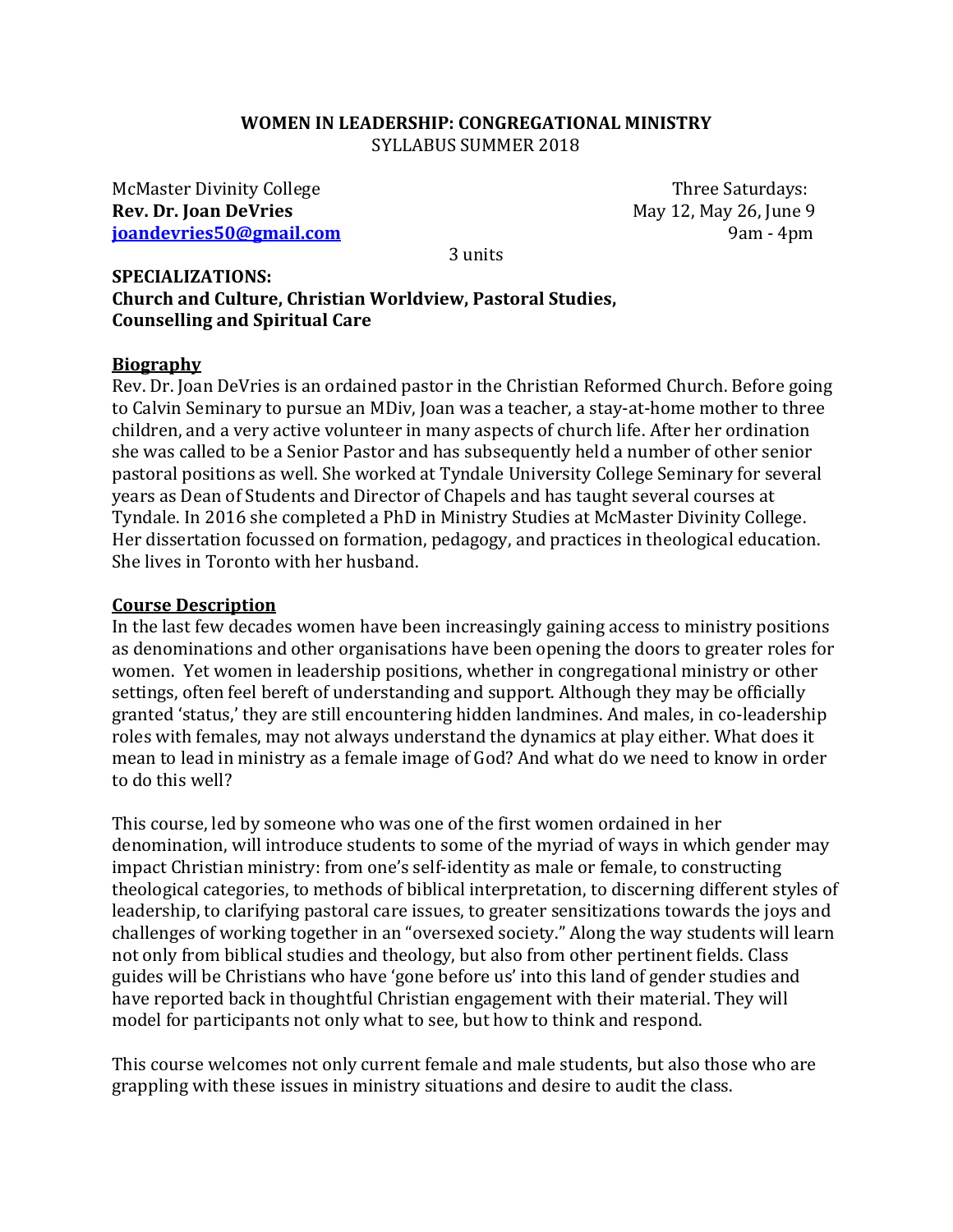## **Course Objectives**

### **Knowing**

- 1. To reflect critically on the intersection of biblical studies, theology, and culture in relation to gender studies.
- 2. To consider the ways in which church theology and practice has been and is shaped by accepted cultural views regarding normative male and female roles.
- 3. To be adept at recognizing concepts and the appropriate use of terminology related to gender issues in culture and in Christian contexts: (complementarian, egalitarian, patriarchy, feminism, biblical feminism, radical feminism, headship, androcentric, sex vs. gender, hegemony, privilege, male honour system, evolutionary psychology, gender stereotypes, public vs. private spheres, etc.)

## **Being**

- 1. To gain insight into one's own self as a gendered person created in the image of God and uniquely gifted to do God's will.
- 2. To reflect on one's own context and upbringing in terms of its impact on one's gendered self-perception.
- 3. To deepen one's understanding of leadership and authority as a female or male in the church.
- 4. To become more confident as a ministry leader.

## **Doing**

- 1. To respond reflectively, insightfully and critically in writing and speaking to a broad variety of issues pertaining to gender in ministry.
- 2. To demonstrate competence in the ability to notice, exegete and critique gender presumptions and presuppositions in the thinking and behavior of one's self and others in both the cultural context and the church.

## **Required Course Textbooks:**

Barton, Ruth Haley. *Equal to the Task: Men & Women in Partnership*. Downers Grove, IVP, 2006. (213 pages)

Creegan, Nicola Hoggard and Christine D. Pohl. *Living on the Boundaries: Evangelical Women, Feminism, and the Theological Academy.* Downers Grove: IVP, 2005. (186 pages)

Fraser, Elouise Renich. *Confessions of a Beginning Theologian.* Downers Grove: IVP, 1998. ISBN-13: 978-0830815197 (132 pages)

Storkey, Elaine. *Origins of Difference*. Grand Rapids: Baker, 2001. (132 pages)

## **EITHER**

Lewis, Karoline M. *She: Five Keys to Unlock the Power of Women in Ministry*. Nashville: Abingdon, 2016. ISBN-10: 1501804944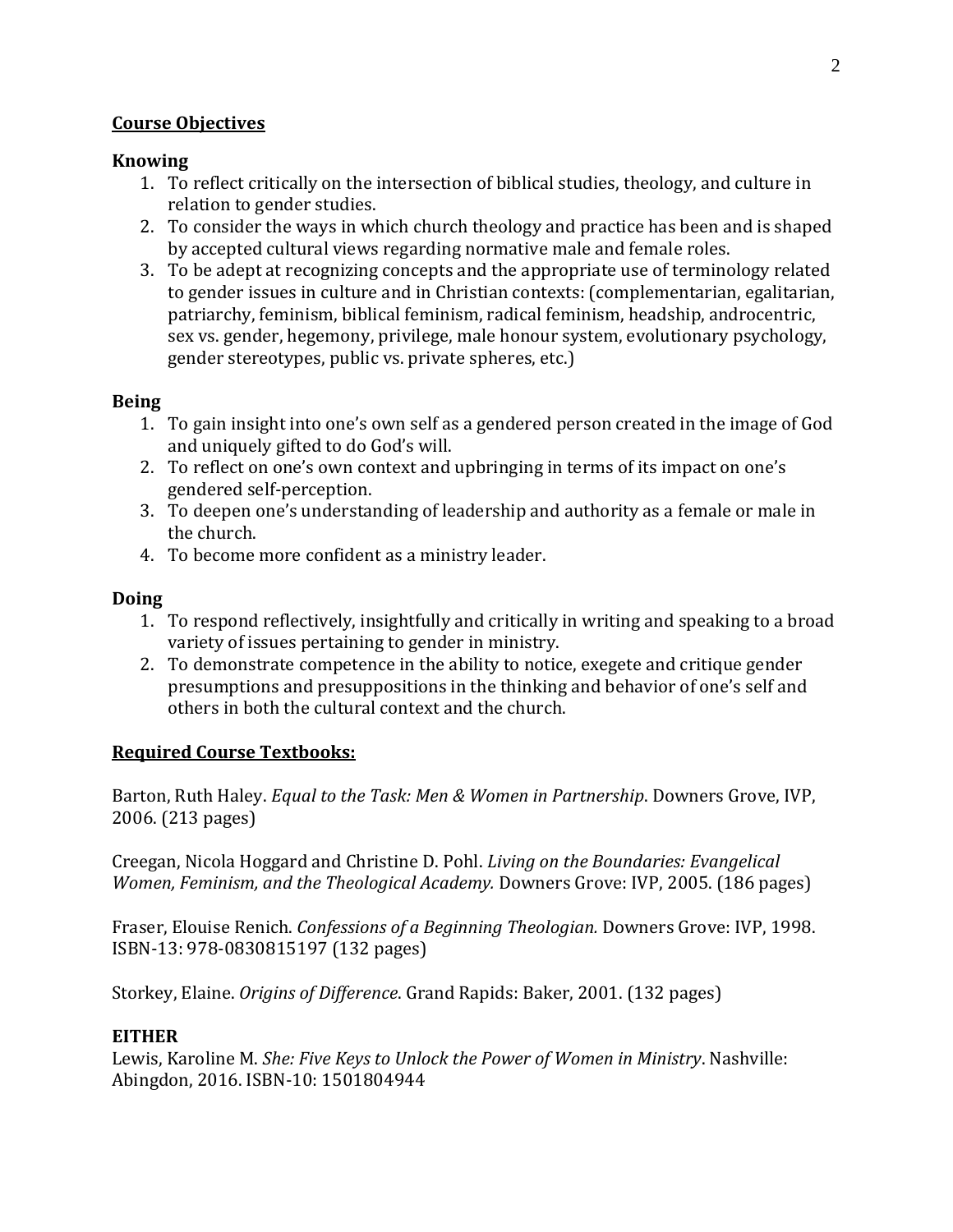Van Leeuwen, Mary Stewart. *My Brother's Keeper: What the Social Sciences Do (and Don't) Tell Us About Masculinity.* Downers Grove: IVP, 2002.

## **COURSE ASSIGNMENTS**

**1. AUTOBIOGRAPHY WITH REFLECTIVE BOOK REVIEW: (6-9 pages) 15% of final grade DUE: Saturday, May 12** ~ Ideally you have done the reading, reflection, and writing *before* the beginning of class as a launch into the work of the course. You would then be prepared to use it as an introduction to yourself.

Read Renich's autobiographical *Confessions of a Beginning Theologian* and engage in a process of reflection about yourself as male or female in light of your reading.

- i) In various spheres of your life consider: What kind of gender roles were modelled, accepted, and/or rejected? Were these ascribed to nature (because of your sex) or nurture (because of influences on you)? What messages were you given in relation to being female or male? Here are some specific chapters of your life to consider:
	- Tell about models from your family of origin: siblings, parents, grandparents and any others of significance.
	- Reflect on the sphere of schooling into your teen years and beyond. What messages were given about being a boy or girl? How about in theological education?
	- Reflect on your church experience in terms of male/female models, official teaching, explicit and implicit messages. Are there restrictions based on sex? What support is offered for those distinctions?
- ii) Examine the difference between sex and gender in your life. What do you ascribe to nature, and what to nurture?

iii) What are your hopes for yourself and the church in terms of gender? Use at least 5 quotes from Renich in your own report as you interact with her material. No bibliography is necessary. Included in this assignment is a summary which you will present to the class as an introduction to yourself.

You will also find Storkey's *Origins of Difference* (13-60) to be useful for this assignment.

**2. BOOK REVIEW & RESPONSE WITH PANEL DISCUSSION: (7-9 pages), 20%. Panel Discussion on Lewis at 11 am on May 26, and on Van Leeuwen at 1 pm. Paper Due: Saturday, June 2 @ 11:59pm.**

Students are expected to write and submit a book review and response of 7-9 pages in length. Choose EITHER Karoline M. Lewis, *She: Five Keys to Unlock the Power of Women in Ministry* OR Mary Stewart Van Leeuwen, *My Brother's Keeper: What the Social Sciences Do (and Don't) Tell Us About Masculinity*. Ideally about half the class reads each book. The professor will lead a panel discussion about each book on the second day of class.

The assigned task is to provide 1) a careful and thorough examination of the basic issues(s) at stake in the text, and 2) to evaluate the author's case. Don't merely summarize but rather seek to express the dominant issues and argument of the work.

3

# **OR**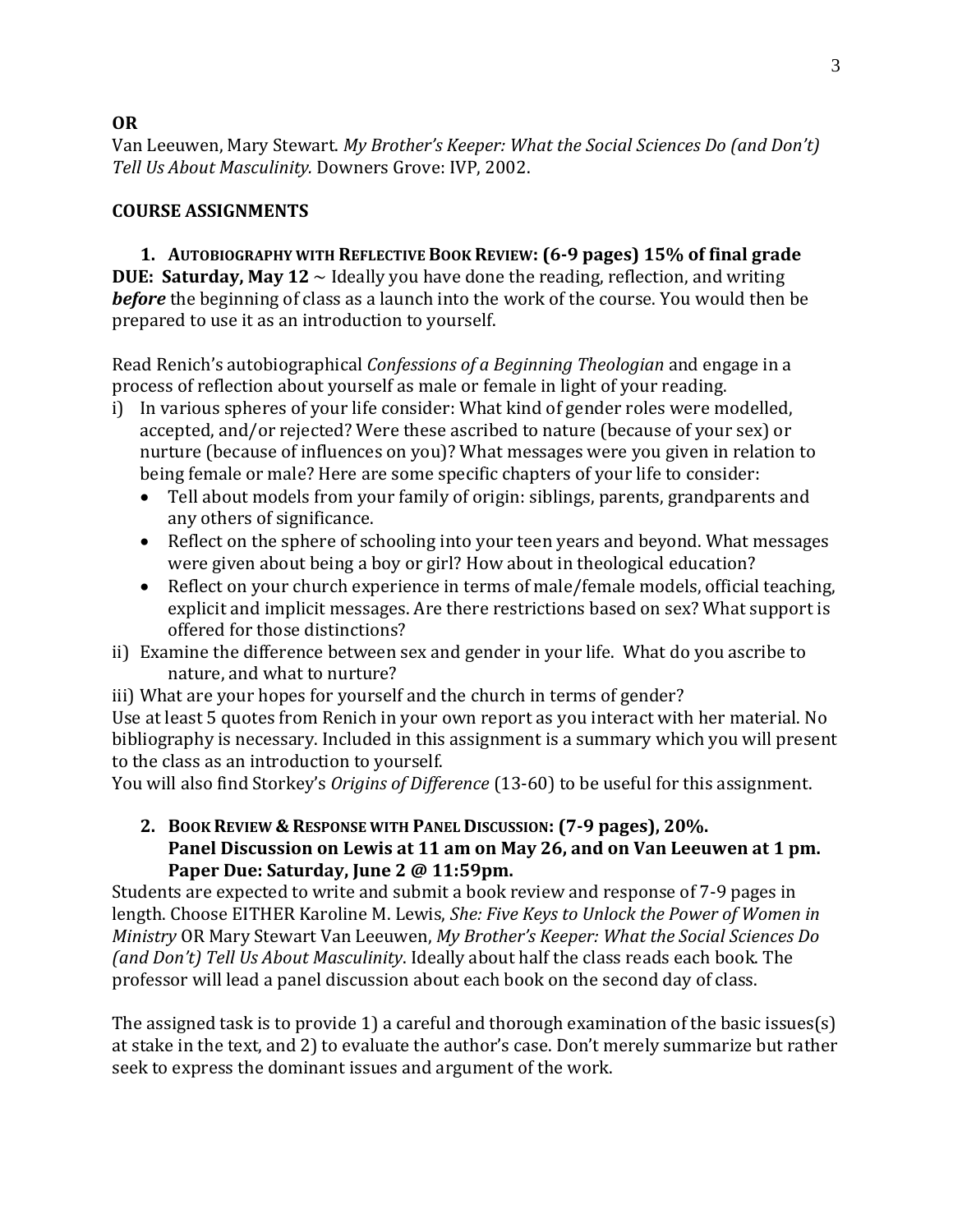## **3. RESEARCH ESSAY: (9 -11 pages), 30% Due: Saturday, June 23 @11:59 PM.**

Our course work has touched on many varied topics that intersect with the lives of all of us. For your research paper choose a topic that interests you and warrants further study. The topic of this paper must be different from that of your project. The research topic should be in line with your area of concentration in your program. Please undergird your research with quotes from 2 of our own readings as well as 5 other sources. The number of pages does not include title page, bibliography, etc.

Suggestions include:

- o Leadership and Power: Do women lead differently than men?
- o A historical paper on a specific period, person or development.
- o Christian feminism: an oxymoron?
- o The difference between "fathering" and "mothering" and a Christian response.
- o The 'feminization' of the church: truth or fiction?
- o What IS biblical manhood or biblical womanhood?
- o There are so many other possible topics that our readings have raised. Please see me for approval for something of your choice.

#### **4. SPECIALIZATION PROJECT IN GENDER AND MINISTRY LEADERSHIP: (Varies, equivalent to 12 pages of a research paper), 35% Due: Saturday, June 30 @11:59PM**

According to your area of specialization, prepare a project that can be used in a teaching context within your church community (or another ministry context which you envision). It could be a sermon series, or adult Sunday School, or Bible Study, or a men's retreat, women's group, or youth and children's ministry, etc. Keep in mind the context of your congregation or ministry. Each project must have at least one page of background information and a rationale for your work, and an additional page or two laying out your theological framework. Various methods of preparation or delivery can be discussed with the professor such as sermon outlines with bulleted background notes, powerpoint slides with notes, hand-outs, etc. Your work needs to be undergirded by resources, quotes, 7 references and a bibliography.

**Pastoral Studies ~** A variety of options could be considered here since pastoral studies covers many areas of teaching and interaction.

Here are some suggestions:

- Sermon Series on Genesis 1,2,3 through the lens of gender.
- Sermon Series on Gender in the Bible
- Tackling one of the "hard teachings" of Paul
- Adult "Sunday School" Class teachings on Gender
- Women of the Bible for a retreat
- Gender and Sexual Temptation (for a men's retreat or women's retreat?)
- Teens: Whole Human Sexuality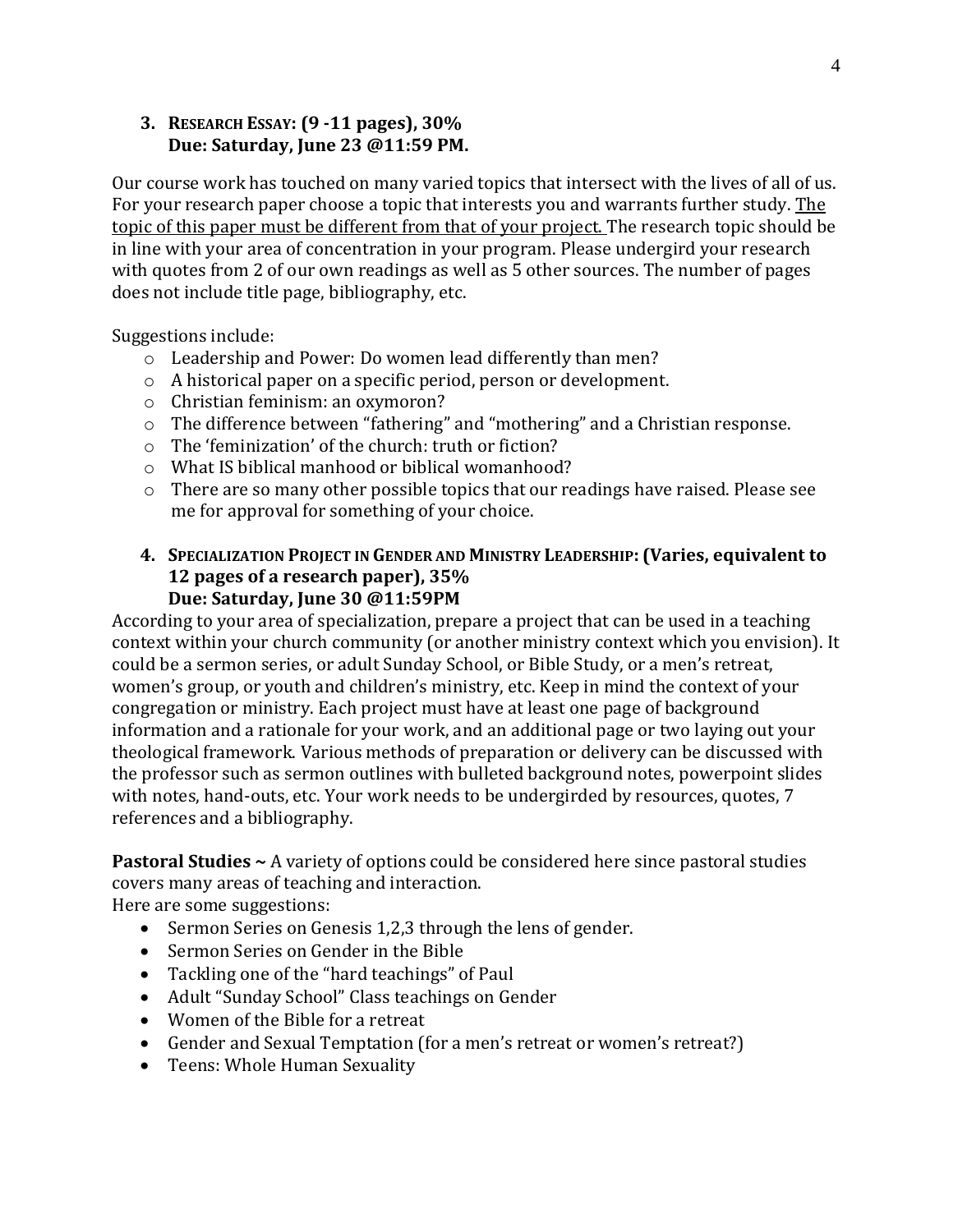- Create guidelines on gender interactions and appropriate boundaries for a church or parachurch ministry. Include a preface, reasons, study etc.
- Parenting for gender parity.
- Find your own, but get it pre-approved by instructor

**Christian Worldview/ Church and Culture ~** Here the focus is more on a Christian biblical and theological undergirding and its interrelation with culture's images and biases. Envision a scenario where you have been asked (because you are in Seminary!) to help out in a local church or ministry.

- Perhaps a student in teen club has developed anorexia and you have been asked to do some teaching on being female and body image from a biblical perspective.
- Or a congregation is considering expanding the role and authority of women and wants a theological grounding for that discussion.
- Or a gay couple or transgendered person has starting coming to an outreach ministry and the leadership wants to develop a theological framework for ministering to such people.
- Or? Find your own but get it pre-approved by the instructor.

**Spiritual Care and Counseling ~** There are so many (neglected) ways in which sex and gender come to play in spiritual care and counseling. Here, too, imagine a scenario where you have been asked to help a congregation, denomination, or ministry in their process of engaging with an issue.

- Perhaps there has been a case of sexual misconduct by a clergy person, or sexual abuse allegations have come forward against an elder.
- The Board has been disturbed by a public disclosure of inappropriate sexual contact in the youth group. They have asked you to host several sessions for parents, teens and others about sexting, pornography, friends with benefits, etc.
- Other topics: teen suicide and gender, domestic violence, depression, men's emotional and spiritual health, etc.

#### **CLASS SCHEDULE AND OUTLINE:**

#### **Saturday, May 12**

**DUE: Assignment 1.** Autobiography with Reflective Book Review

**READ**:**~** *Confessions of a Beginning Theologian* (for above assignment)*.* 

- **~** Storkey, *Origins of Difference*, p13-60 (strongly recommended)
- Session  $1 \sim$  Course overview, Introductions with autobiographical review
- Session 2 ~ Biblical overview OT: Genesis 1-3, Women in OT overview, "Texts of Terror"
- Session  $3 \sim NT$  overview, Jesus and women, NT prohibitions and encouragements
- Session 4 ~ Nature and Nurture (Sex and Gender); Men are from Mars: Women are from Venus?

#### **Saturday, May 19** No class

#### **Saturday, May 26**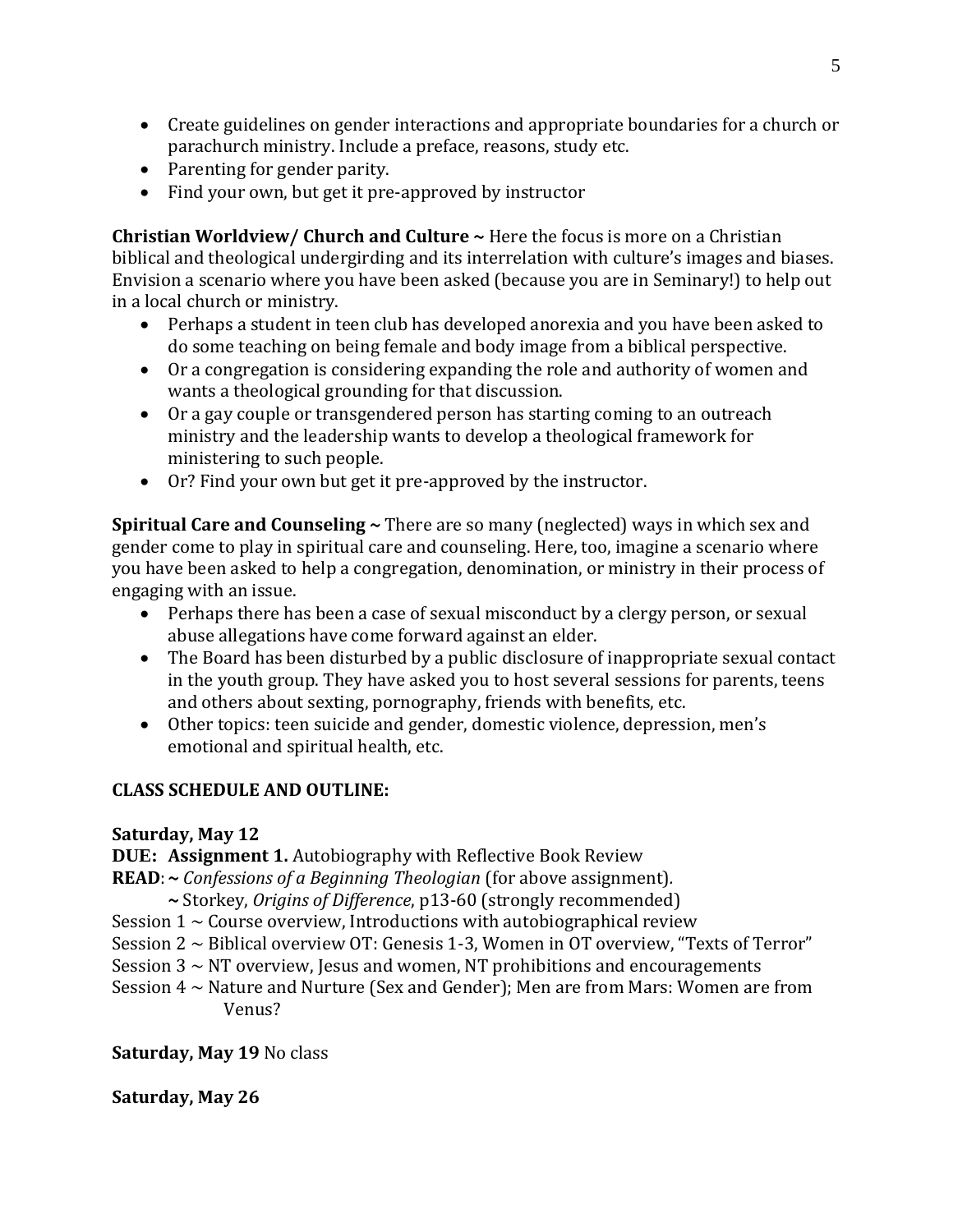**DUE:** Reading of either Lewis, *She* **OR** Van Leeuwen, *My Brother's Keeper* to be part of a panel discussion in class.

**READ: ~** Storkey, *Origins of Difference*

Session  $1 \sim$  Gender views through history/church history

Session  $2 \sim$  Panel Discussion

Session  $3 \sim$  Panel Discussion

Session  $4 \sim$  Gender in Christian ministry

#### **Saturday, June 2** No class

**DUE: Assignment #2** Book Review and Response @ 11:59pm

## **Saturday, June 9**

- **READ: ~** Barton, *Equal to the Task*, chapters 1-8.
	- **~** Creegan and Pohl, *Living on the Boundaries*. Read all, or at least chapters 1-3, 6-8.
- Session  $1 \sim$  Feminism: the good, the bad and the ugly

Session  $2 \sim$  Gender and Power

Session  $3 \sim$  Gender and Leadership

Session  $4 \sim$  Boundaries in Relationships

**Saturday, June 23 @11:59 pm. DUE: Assignment #3** Research Essay

**Saturday, June 30 @11:59 pm. DUE: Assignment #4** Specialization Project

## **Late Policy: Late papers will be docked 1% each day late. (Extensions will only be granted in exceptional circumstances such as extended illness, etc.)**

## **Spacing: All assignments are to be double-spaced.**

#### **Statement on Academic Honesty:**

Academic dishonesty is a serious offence that may take any number of forms, including plagiarism, the submission of work that is not one's own or for which previous credit has been obtained, and/or unauthorized collaboration with other students. Academic dishonesty can result in severe consequences, e.g., failure of the assignment, failure of the course, a notation on one's academic transcript, and/or suspension or expulsion from the College.

Students are responsible for understanding what constitutes academic dishonesty. Please refer to the Divinity College Statement on Academic Honesty at: www.madciv.ca/regs/honesty.php

## **Gender Inclusive Language:**

McMaster Divinity College uses inclusive language for human beings in worship services, student written materials, and all of its publications. In reference to biblical texts, the integrity of the original expressions and the names of God should be respected. The NRSV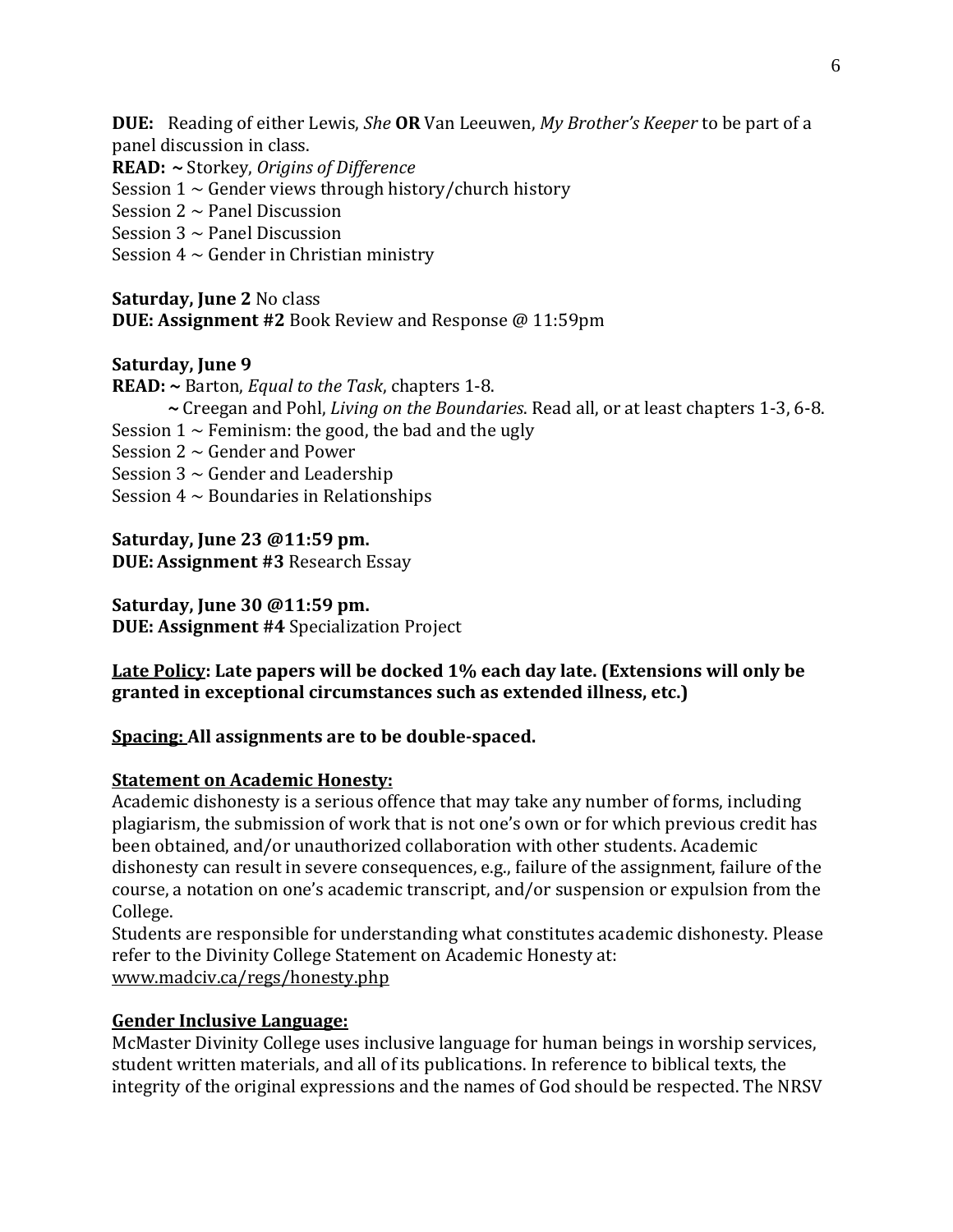and TNIV are examples of the use of inclusive language for human beings. It is expected that inclusive language will be used in chapel services and all MDC assignments.

#### **READ ON Bookstore:**

All required textbooks for this class are available from the College's book service, READ On Bookstore, Room 218, McMaster Divinity College. Texts may be purchased on the first day of class. For advance purchase, you may contact READ On Bookstores, 304 The East Mall, Suite 100, Etobicoke, ON M9C 5K1: phone 416-620-2934; fax 416-622-2308. E-mail books@readon.ca.

**Disclaimer:** This syllabus is the property of the instructor and is prepared with currently available information. The instructor reserves the right to make changes and revisions up until the first day of class.

#### **BIBLIOGRAPHY**

#### **Comprehensive Seminal Works**

Graham, Elaine. *Making the Difference Gender, Personhood, and Theology.* Minneapolis: Fortress, 1996. (Also Bloomsbury Academic, 2016).

Newson, Carol A. and Sharon H Ringe. *Women's Bible Commentary: Expanded Edition with Apocrypha.* Louisville: Westminster John Knox, 1992, 1998.

Pierce, Ronald W. and Rebecca Merrill Groothuis. *Discovering Biblical Equality: Complementarity without Hierarchy.* Downers Grove: IVP Academic, 2009.

Scanzoni, Letha Dawson, and Nancy A Hardesty. *All We're Meant to Be: Biblical Feminism for Today.* 3rd ed. Grand Rapids: Eerdmans, 1992.

Stackhouse, John Jr. *Finally Feminist: A Pragmatic Christian Understanding of Gender.* Grand Rapids: Baker Academic, 2005.

Tucker, Ruth and Walter Liefeld. *Daughters of the Church: Women and Ministry from New Testament Times to the Present.* Grand Rapids: Zondervan, 1987.

Van Leeuwen, Mary Stewart, et al. *After Eden: Facing the Challenge of Gender Reconciliation.* Grand Rapids: Eerdmans, 1993.

VanLeeuwen, Mary Stewart. *Gender and Grace: Love, Work, and Parenting in a Changing World.* Downers Grove: IVP, 1990.

#### **Biblical Interpretation**

Bilezikian, Gilbert. *Beyond Sex Roles: What the Bible Says about a Woman's Place in Church and Family.* Grand Rapids: Baker Academic, 3rd ed., 2006.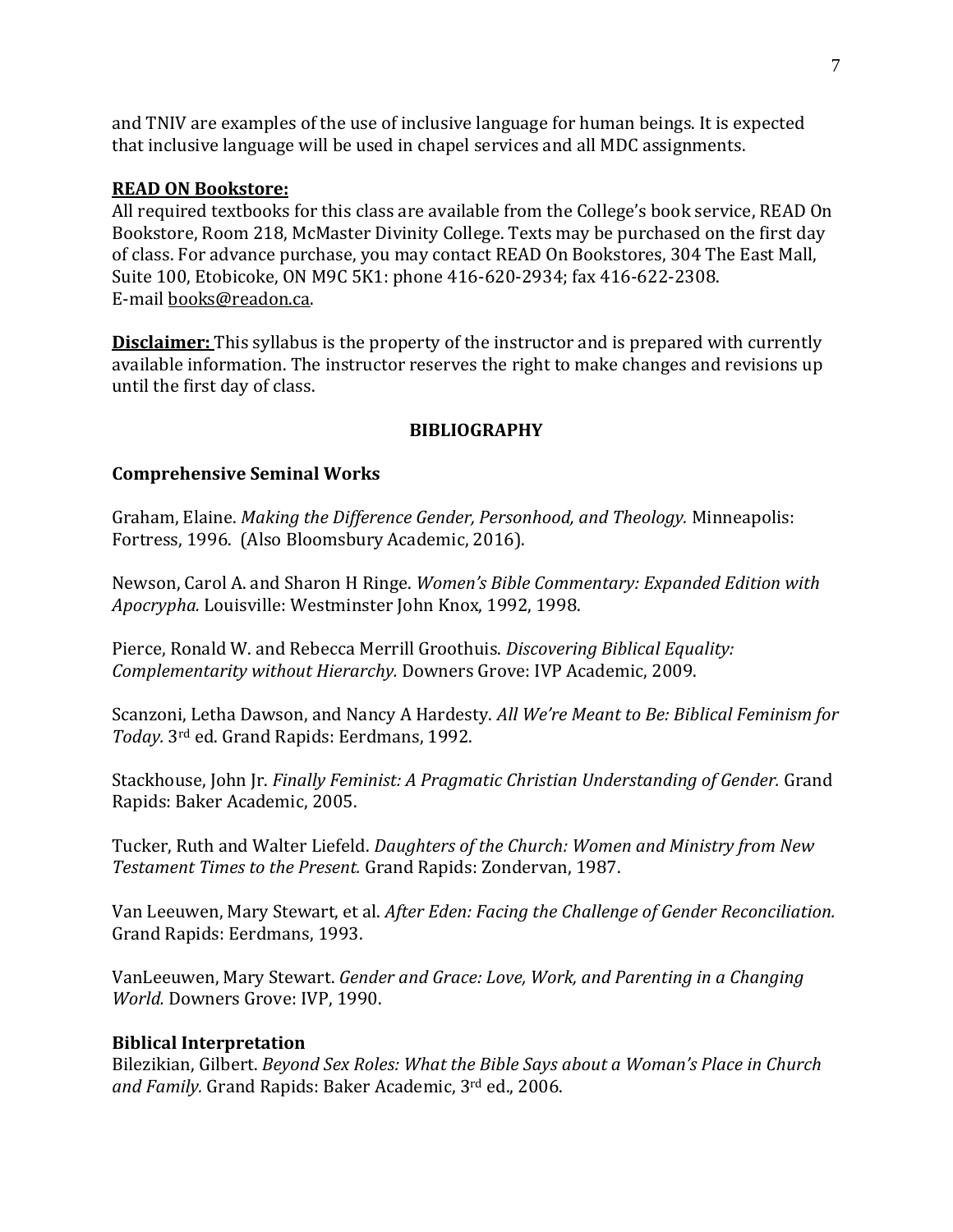Bristow, John Temple. *What Paul Really Said About Women.* San Francisco: Harper & Row, 1988.

Hurley, James B. *Man and Women in Biblical Perspective.* Grand Rapids: Zondervan, 1981.

Kimel, Alvin F. *Speaking of the Christian God: The Holy Trinity and the Challenge of Feminism.* Grand Rapids: Eerdmans, 1992.

- Newson, Carol A. and Sharon H. Ringe, eds. *Women's Bible Commentary*. Louisville: Westminster John Knox, 1998.
- Taylor, Marion Ann and Agnes Choi, eds. *Handbook of Women Biblical Interpreters.* Grand Rapids: Baker, 2012.

Trible, Phyllis. "Depatriarchalizing in Biblical Interpretation." JAAR 41:1 (March 1973) 30- 48.

Tucker, Ruth. *Women in the Maze: Questions and Answers on Biblical Equality*. Downers Grove: IVP, 1992.

Westfall, Cynthia Long. *Paul and Gender: Reclaiming the Apostle's Vision for Men and Women in Christ*. Grand Rapids: Baker Academic, 2016.

## **Feminism and Theology**

Creegan, Nicola Hoggard. "Is Christian Feminism Possible?" *Victoria University Wellington.* No pages. Online: [http://www.victoria.ac.nz/chaplains/issues/ feminism1.html](http://www.victoria.ac.nz/chaplains/issues/%20feminism1.html)

Daly, Mary. "After the Death of God the Father: Women's Liberation and the Transformation of Christian Consciousness." *Commonweal*. (March 12, 1971) No pages. Online: [http://scriptorium.lib.duke.edu/wlm/after/.](http://scriptorium.lib.duke.edu/wlm/after/)

Fiorenza, Elisabeth S. "Changing the Paradigms." *Christian Century*. (September 5-12, 1990) 796-800.

Jones, Serene. *Feminist Theory and Christian Theology: Cartographies of Grace.* Minneapolis, MN: Fortress. 2000.

Ruether, Rosmary Radford. "The Development of My Theology." *Religious Studies Review*, 15:1 (January 1989) 1-4.

Storkey, Elaine. *What's Right With Feminism.* Grand Rapids: Eerdmans, 1986.

## **Historical**

This is an example of the kinds of historical studies, articles and books that are available.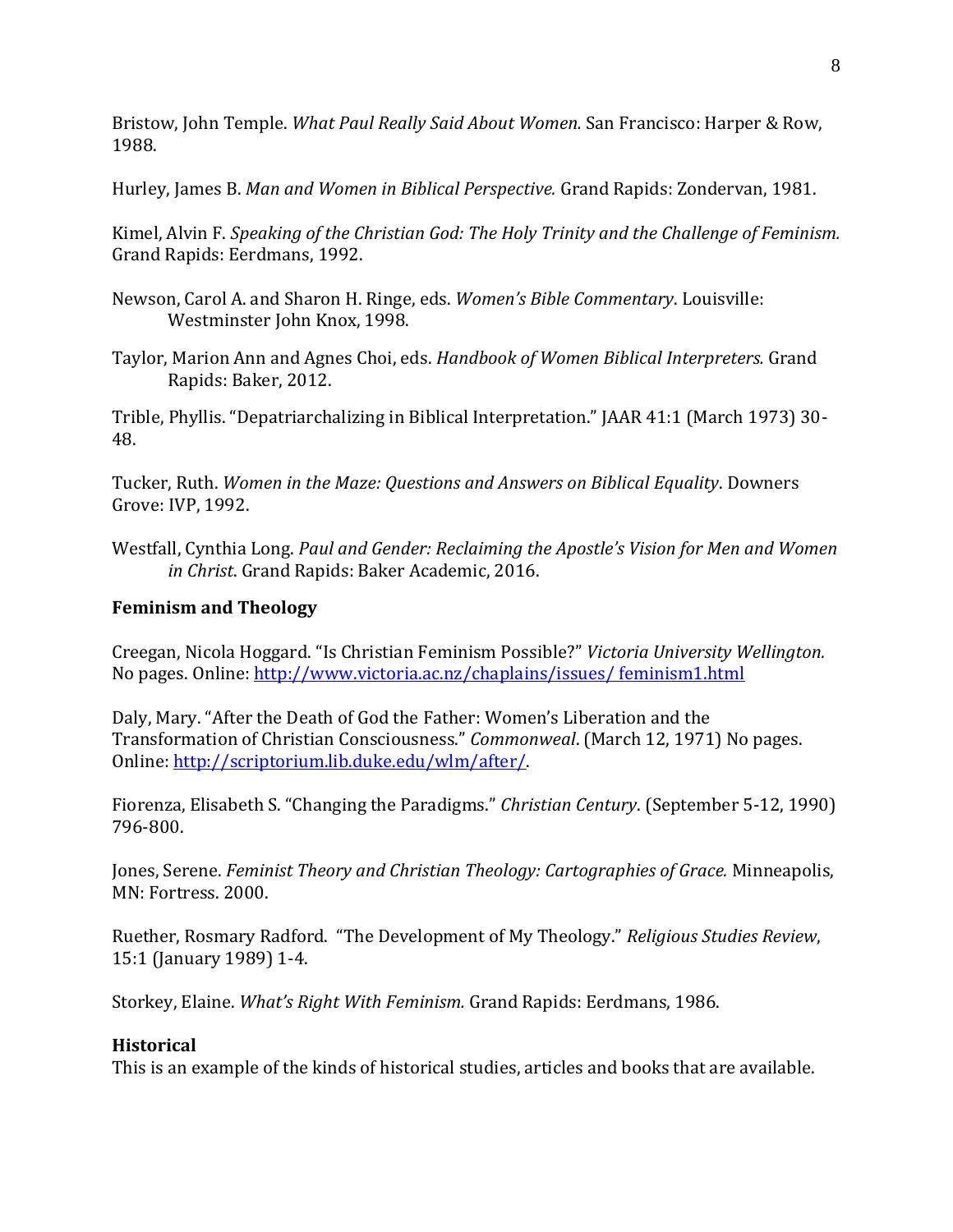Furseth, Inger. "Women's Roles in Historic Religious and Political Movements." *Sociology of Religion* 62 no 1 (2001) 105-29.

Hassey, Janette. "Evangelical Women in Ministry A Century Ago: The 19th and Early 20th Centuries." In *Discovering Biblical Equality: Complementarity Without Hierarchy*, edited by Ronald W. Pierce and Rebecca Merrill Groothuis, 39-57. 2nd ed. Downer's Grove, IL: IVP Academic, 2005.

Jergensen, Torstein. "Women's Mission Groups as Religious Entrepreneurs in International Network Building." *Svensk Missionstidskrift* 95 no 3 (2007) 285-294.

Konieczny, Mary Ellen and Mark Chaves. "Resources, Race, and Female-Headed Congregations in the United States." *JSSR* 39 no 3 (2000) 261-71.

Malone, Mary T. *Women and Christianity, Volume I: The First Thousand Years.* Maryknoll: Orbis, 2001.

Torjesen, Karen Jo. *When Women Were Priests.* New York: Harper One, 1995.

Wallace, Ruth A. "Women and Religion: The Transformation of Leadership Roles." *JSSR* 39 no 4 (2000) 497-508.

Zahl, Paul F. M. *Five Women of the English Reformation.* Grand Rapids: Eerdmans, 2001.

## **Ministry & Leadership**

This is a collection of some very different perspectives on personal or pastoral identity and congregational leadership. Some are blind to the gender issue; while some address it headon; and some who think they are addressing it have an incomplete perspective in my opinion. Some articles have been listed as well to give you a sense of things you could look up.

Anderson, Leith. *Leadership that Works: Hope and Direction for Church and Parachurch Leaders in Today's Complex World.* Minneapolis: Bethany, 1999.

Bailey, Marcia. "Partnering for Ministry." *The Other Side* September & October (2002) 55-6.

Becker, Carol E. *Leading Women: How Church Women Can Avoid the Leadership Traps and Negotiate the Gender Maze.* Nashville: Abingdon, 1996.

Belleville, Linda L. *Women Leaders and the Church: Three Crucial Questions.* Grand Rapids: Baker, 2000.

Berkeley, James. *Leadership Handbook of Management & Administration.* Grand Rapids: Baker, 2007.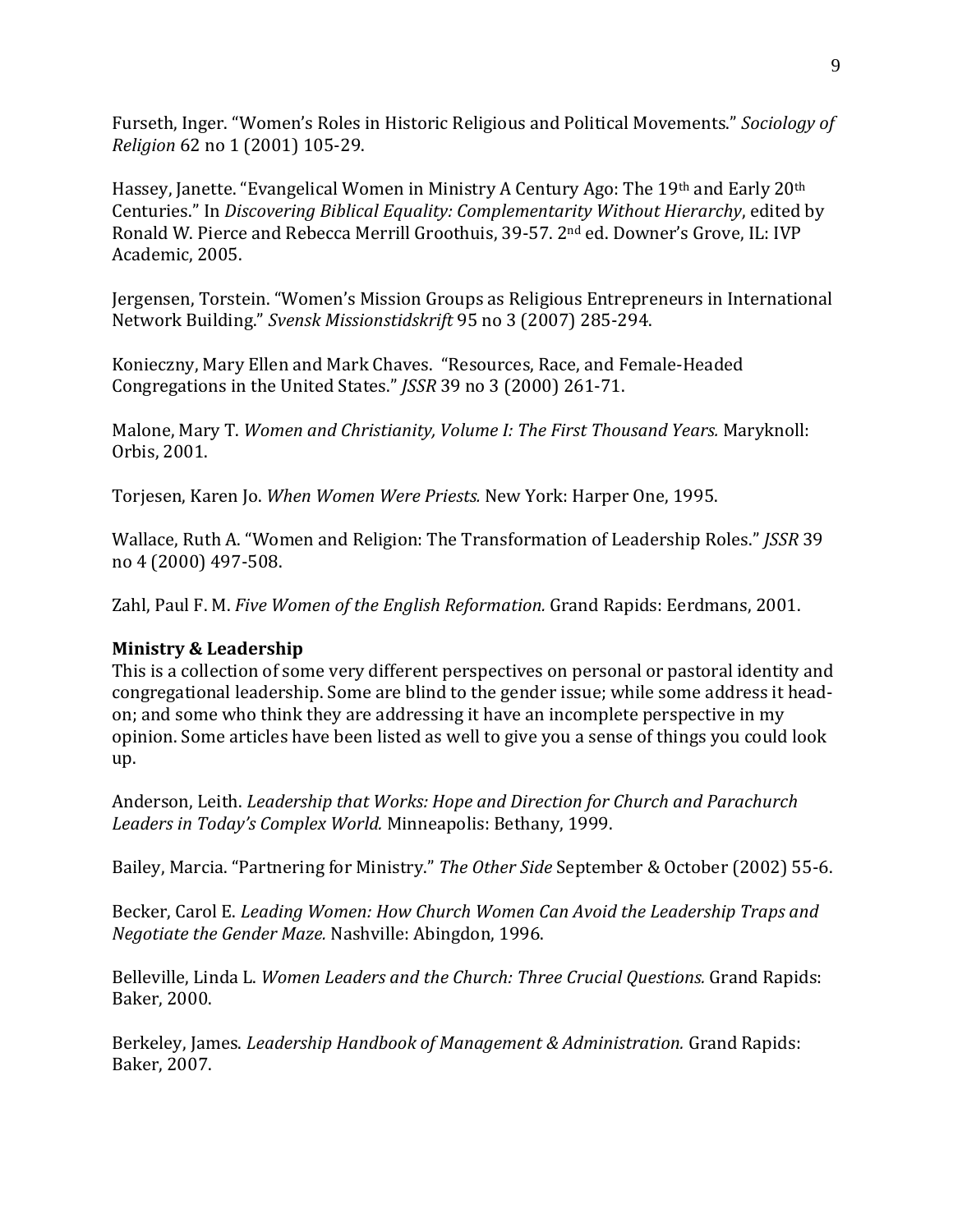Cooper-White, Pamela. "Becoming a Clergy Mother: A Study of How Motherhood Changes Ministry." *Congregations* 30 no 3 (2004) 14-9.

Cousins, Don. *Experiencing LeaderShift: Letting Go of Leadership Heresies.* Colorado Springs: David C. Cook, 2008.

Dawn, Marva and Peterson, Eugene. *The Unnecessary Pastor: Rediscovering the Call.* Grand Rapids: Eerdmans, 2000.

Dalton, Amy L. "Women and Conflict." *The Other Side* September & October (2002) 56-7.

De Leon-Hartshorn, Iris. "Celebrating our Differences." *The Other Side* September & October (2002) 53-4.

Edwards, Sue, Kelly Mathews, Henry J. Rogers. *Mixed Ministry: Working Together as Brothers and Sisters in an Oversexed Society.* Grand Rapids: Kregel, 2008.

Gross, Nancy Lammers. *Women's Voices and the Practice of Preaching*. Grand Rapids, Eerdmans, 2017.

Hagen, June Steffensen. *Gender Matters: Women's Studies in the Christian Community.* Grand Rapids: Zondervan, 1990.

Hybels, Bill. *Courageous Leadership*. Grand Rapids, MI: Zondervan, 2002. (A seminal 'male' oriented handbook on congregational leadership)

Lewis, Lynette. *Climbing the Ladder in Stilettos: 10 Strategies for Stepping Up to Success and Satisfaction at Work.* Nashville, TN: Nelson, 2006.

Lutz, Lorry. *Women as Risk-Takers for God: Finding Your Role in the Neighbourhood, Church, and World.* Grand Rapids, MI: Baker, 1997.

Mathews, Alice P. *Preaching That Speaks to Women.* Grand Rapids, MI: Baker Academic, 2003.

Miller-McLemore, Bonnie J. *In the Midst of Chaos: Care of Children as Spiritual Practice.* San Francisco: JosseyBass, 2006.

Miller-McLemore, Bonnie J. *Also A Mother: Work and Family as Theological Dilemma.* Nashville: Abingdon, 1994.

Miller-McLemore, Bonnie J. and Brita L. Gill-Austern. *Feminist and Womanist Pastoral Theology,* Nashville: Abingdon, 1999.

Nouwen, Henry. *In the Name of Jesus: Reflections on Christian Leadership.* New York, NY: Crossroad, 1989.